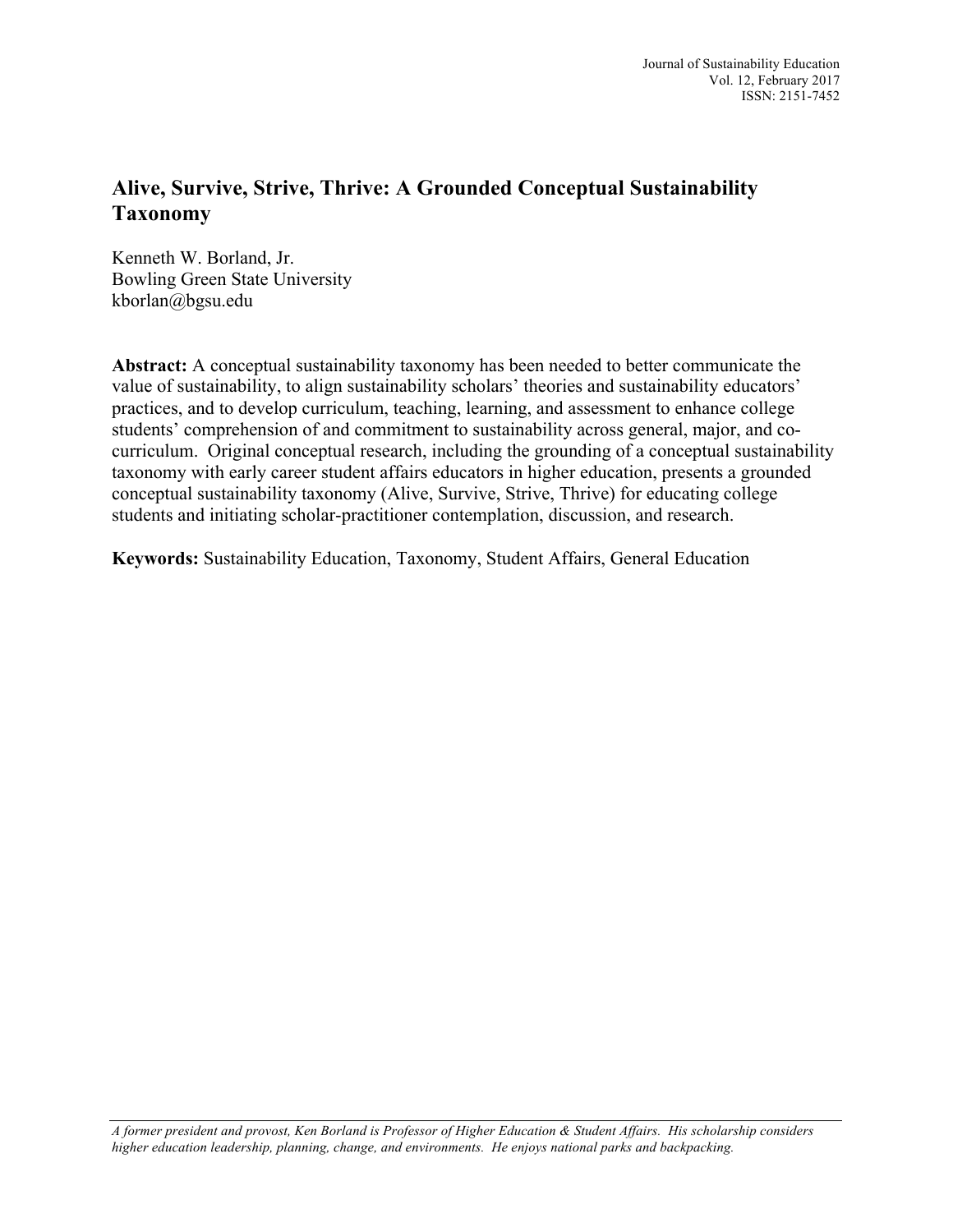### **Introduction**

In the fall of 2015, 20.2 million students attended American colleges and universities (National Center for Education Statistics, 2016). America worked on economic, environmental, and social/cultural sustainability. Colleges and universities committed to sustainability. Generations X, Y, and Z each showed increased concern for sustainability. All seemed idyllic for this American college student cohort's collegiate sustainability education. However, academic and student affairs educators faced a compound conceptual sustainability problem that impacts students' general and co-curricular education.

# **The Compound Conceptual Sustainability Problem**

The cohort was marked by experiential and generational distinction in regard to sustainability as a concept, an action, and as an outcome. Experientially and generationally, its collective exposure to sustainability was pronounced and disposition toward sustainability was positive. However, for academic and student affairs educators who sought to help the cohort achieve outcomes of sustainability comprehension and commitment via general and co-curricular education, the cohort's intra-cohort diversity regarding the concept of sustainability presented a problem, an issue of practice: Balancing students' diverse sustainability ideas and expressions with opportunity to improve all students' sustainability comprehension and commitment.

Also, the cohort's academic and student affairs educators experienced an issue, a problem of practice to conceptually align philosophical and technical theories of sustainability with sustainability educational practices. While there is a wealth of sustainability theory, many of these educators find it inaccessible, and difficult to bridge to their own experiences and values. Fundamentally, there was no broadly known, accepted, educationally friendly conceptual sustainability taxonomy for considering various levels of sustainability or for guiding sustainability education (curriculum, teaching, learning, assessment).

### **Research Question, Purpose, and Model**

Is there a conceptual sustainability taxonomy for collegiate general and co-curricular sustainability education to improve students' achieving outcomes of sustainability comprehension and commitment? The purpose of this research was to develop a conceptual theory (expressed as a taxonomy) for philosophical, technical, and practical level discussions among scholars and practitioners of sustainability education. Theory/Taxonomy building was to be accomplished utilizing "conceptual" research (Meredith, 1993) in the form of "grounded theory" research (Glaser & Strauss, 1967; Craig & Tracy, 1995). Introductory reviews from literature are provided, grounding a conceptual sustainability taxonomy (Alive, Survive, Strive, Thrive) is described, and analysis and implications are presented to initiate discussion.

# **Conceptual Theory and Taxonomy Building**

The conceptual theory format being proposed, a taxonomy, is a "hierarchy, a series of ordered groupings of people or things within a system" (Vocabulary.com, n.d.), "an ordered system intended to indicate natural relationships" (American Heritage Dictionary of the English Language, 2011). Meredith (1993, p. 8) defines taxonomy as "listings of items along a continuous scale. The items may be classified under different headings and subheadings but they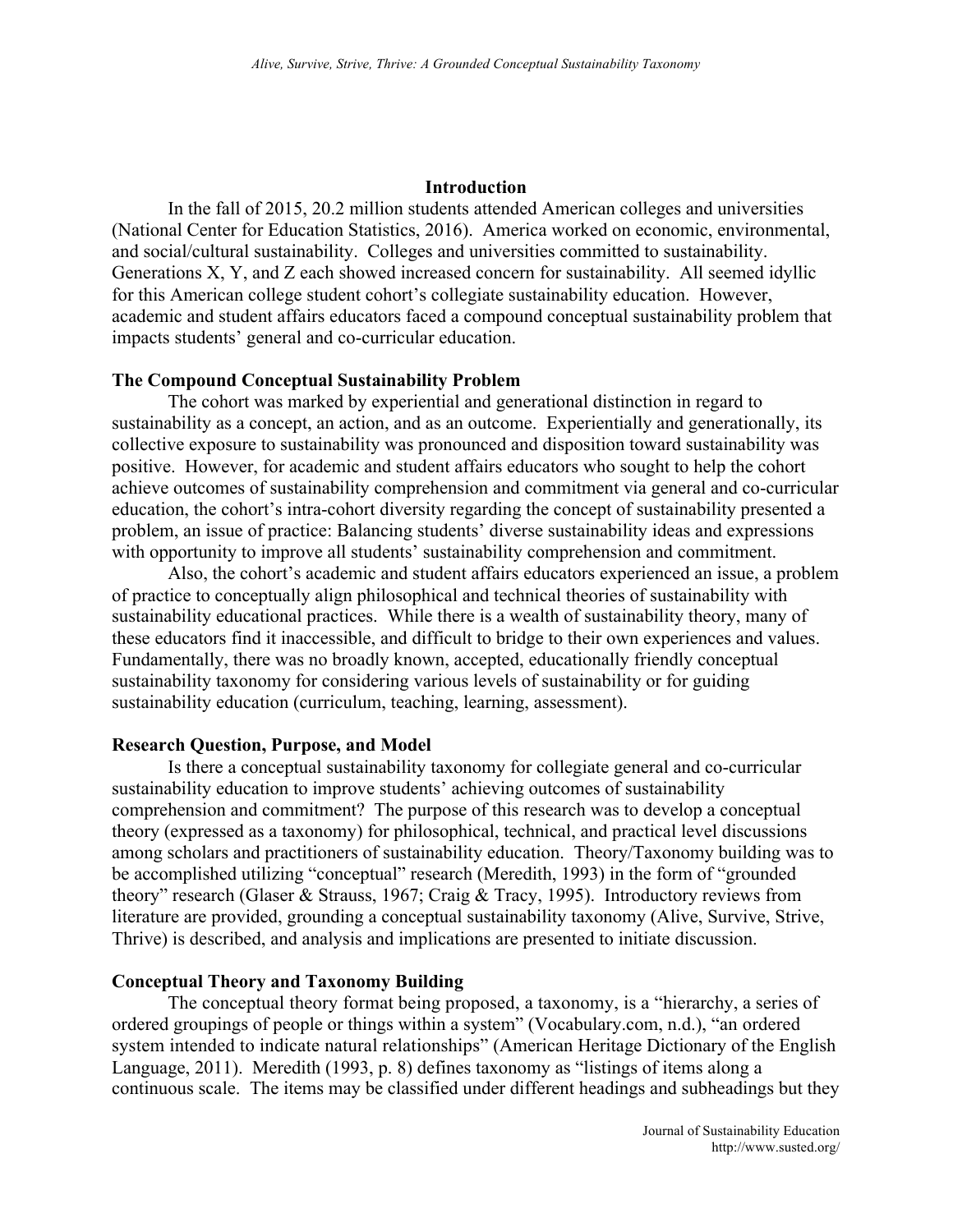all have a relative position on the continuum which allows them to be 'ranked' in order." When "two- or higher-dimensional taxonomies, where one dimension is inadequate to classify properly an item and one or more other measures are also needed," these taxonomies are referred to as typologies." In the form of a taxonomy or a typology, "the classification does not explain the relationships but simply describes the situation more accurately than other descriptions." Bradley, Curry, and Devers (2007, p. 1765) point to the utility of a taxonomy, providing common language and clear communication, and being useful for comparison between alternatives. This, in part, is due to a taxonomy disaggregating and/or simplifying complexities into essential components.

In education, one widely accepted and utilized taxonomy is a structural explanation of the hierarchical and progressive orders/levels/classifications of learning achievements. "Bloom's Taxonomy" (Bloom, 1956) presents a conceptual theory contemplated in the form of a taxonomy, and how concepts, theories, and taxonomies continue to build through their use and scholar-practitioner dialogue. Bloom's taxonomy of lower to higher order learning objectives (knowledge, comprehension, application, analysis, synthesis, and ultimately evaluation) aids educators to develop and assess levels of learning (Bloom, 1956). Scholar-practitioner engagement with Bloom's Taxonomy led to a 2001 revision: remember, understand, apply, analyze, evaluate, and ultimately create (Anderson & Krathwohl, 2001).

Is there a conceptual sustainability taxonomy for collegiate sustainability education to improve students' achieving outcomes of sustainability comprehension and commitment? A conceptual sustainability taxonomy can be developed through conceptual research considering philosophical, technical, and practical voices. It must be discussed and tested; but if the concepts and hierarchy are as simple as those in Bloom's Taxonomy, it may contribute to academic and student affairs educators' sustainability education for subsequent collegiate student cohorts.

## **The Compound Conceptual Sustainability Problem**

Conceptual research, not intending to be descriptive, frames the contemplation of parts and patterns within a phenomenon to generate a sense-making theory to be discussed and tested relative to philosophy, technique, and practice. The following is a contemplation of the fall 2015 cohort, and their academic and student affairs educators relative to the compound sustainability problem. The contemplation informs a response to, Is there a conceptual sustainability taxonomy for collegiate general education and co-curricular sustainability education to improve students' achieving outcomes of sustainability comprehension and commitment?

#### **Students' Intra-cohort Conceptual Diversity Problem**

The 20.2 million student cohort was marked by lifelong exposure to an increasingly important value, sustainability. Its collective and individual members' perspectives on sustainability were developed through direct and indirect experience with sustainability influences; activism, meteorological and geological phenomenon, and their education.

Altruistic in motive and universally beneficial in effect, or not, sustainability activism in social media and society's mainstream (government, media, business, education) shaped the cohort. Earth Day, involving 1 billion people, was widely engaged by their schools and influenced laws that impacted cohort experience related to air, water, species, and other aspects of life (Earth Day Network, n.d.). Businesses and media organized around sustainability. They placed the cohort in Leadership in Energy and Environmental Design (LEED) certified buildings and communities (U.S. Green Building Council, n.d.), marketed products as "green," highlighted

Vol. 12, February, 2017 ISSN: 2151-7452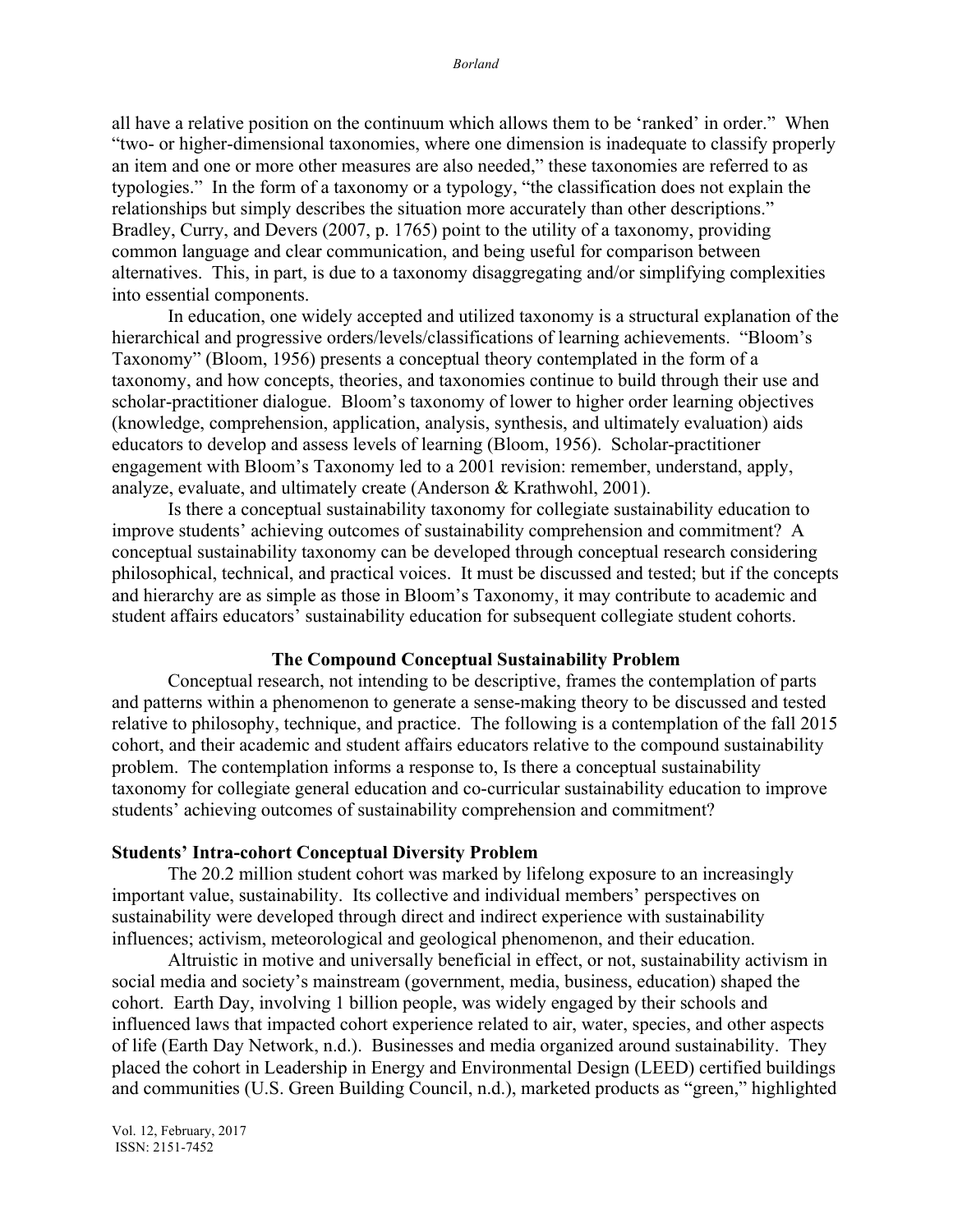sustainability in news and entertainment, and taught sustainability via a paid advertisement for clean water during Super Bowl 50 (Colgate-Palmolive Company, 2016).

The cohort faced powerful meteorological and geological phenomenon: El Nino, La Nina, Katrina, and tsunamis; "global warming" and "climate change" debate and science; energy development successes, failures, and risks (electric cars, solar and wind farms, Deep Water Horizon, fracking, Keystone Oil Pipeline), and; near pandemic diseases (AIDS, Avian Influenza, Ebola Virus, Zika Virus). They also experienced influential national and global crises of economic and cultural sustainability. As a result, to sustain life, land, water, energy, economies, and lifestyles was part of the cohort's "brain print" being generally, positively disposed toward sustainability as a concept, an action, and an outcome.

The cohort's disposition toward sustainability demonstrates a deepening within the successive generations, X, Y, and Z who were the majority of fall 2015 students. An observer of generational distinction noted,

"In terms of CSR [corporate social responsibility] and sustainability, Millennials [Generation Y] seem to be well aware of what a significant role business has to play in tackling the serious environmental and societal issues we are facing. … I would even give Millennials a new name – the sustainability generation" (Stareva, April 19, 2014). "So, if Millennials are 'the sustainability generation', then Generation Z are the 'natural sustainability generation' who have sustainability ingrained in their hearts and minds" (Stareva, August 4, 2014).

Some of the cohort's primary and secondary educators taught them sustainability. Some schools offered events or magnet programs in sustainability. But, nationally, schools did not provide the cohort common (if any) sustainability curriculum and pedagogy, and did require common (if any) high school graduation or pre-collegiate sustainability competencies.

Although it became positively disposed toward sustainability, the cohort was not otherwise educated with a common conceptual sustainability taxonomy prior to entering higher education where it began with intra-cohort diversity of comprehension about and commitment to the sustainability concepts, actions, and outcomes. Students without a common glossary and knowledge proficiency is an educational opportunity but also a pedagogical challenge for academic and student affairs educators across students' general and co-curricular education.

# **Academic and Student Affairs Educators' Conceptual Alignment Problem**

While few of the cohort's academic and student affairs educators were sustainability experts, many collegiate educators valued sustainability and sought to help students achieve sustainability outcomes through general and co-curricular education. These educators, though encouraged by institutional support for sustainability, struggled to conceptually align sustainability philosophies, techniques, and educational practices. They had no conceptual sustainability theory/taxonomy for considering various levels of sustainability or for guiding their practice of sustainability education; curriculum, teaching, learning, and assessment.

On many campuses, the development of sustainability was accelerated by supportive events of compacts, government, and associations. Institutions signed the 2007 American College & University Climate Commitment (EcoAmerica, n.d.; Secondnature, n.d.) and, for the first time, The Higher Education Opportunity Act, Public Law 110–315 (August 14, 2008) addressed "university sustainability programs." Institutional sustainability expansion was supported by the Campus Environmental Resource Center that provided "individuals and educational institutions with the knowledge and tools to maintain environmental regulatory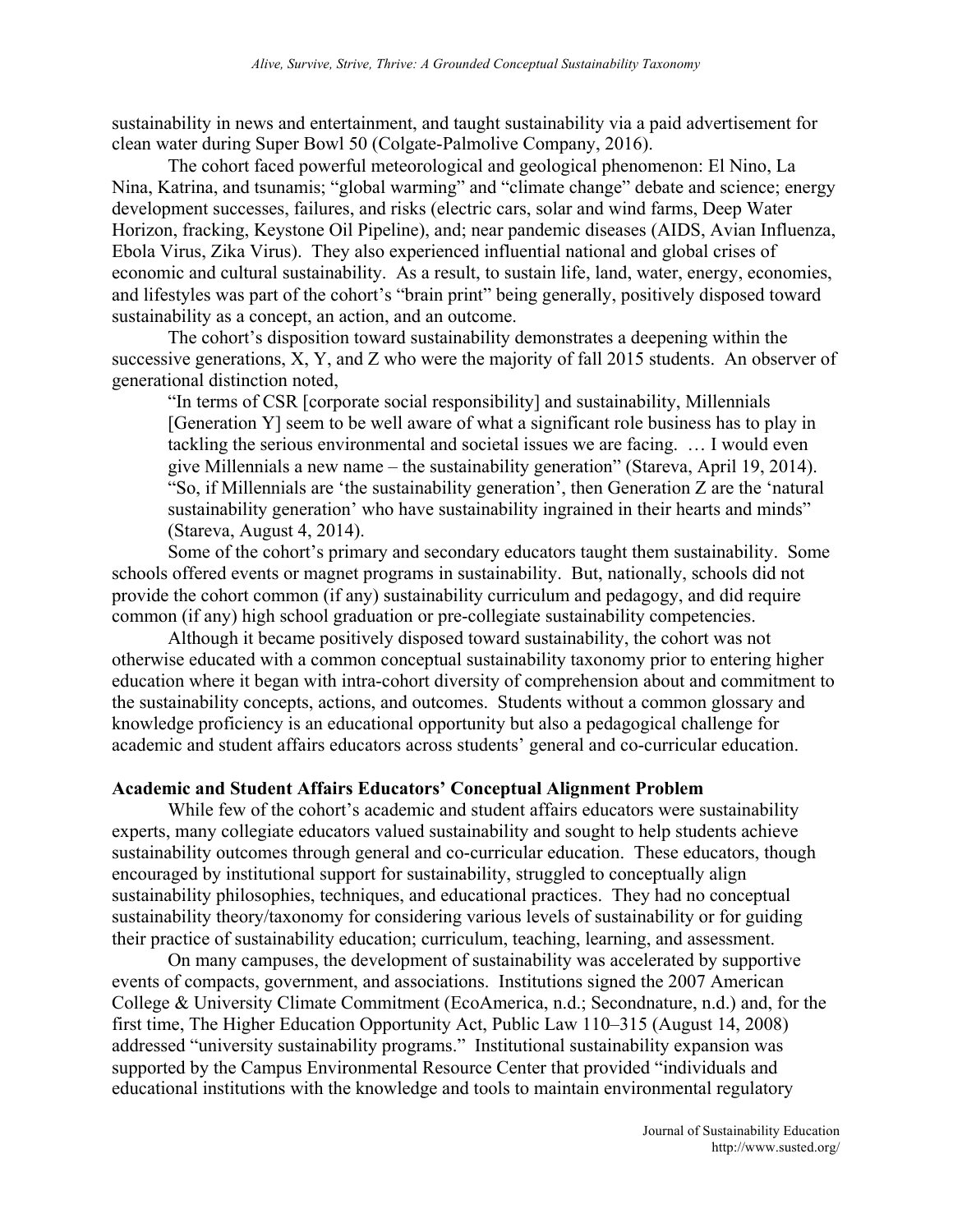compliance, improve management, and operate sustainably," professional competency (Camps-ERC, n.d.). Also the Association for the Advancement of Sustainability in Higher Education (AASHE) provided the Sustainability Tracking, Assessment & Rating System (STARS) and encouraged "faculty, administrators, staff and students to be effective change agents and drivers of sustainability innovation" (ASSHE, n.d.).

Institutional commitments were so rapid and systemic that the National Association of Scholars (NAS) five times critiqued sustainability as a "movement." Calling sustainability "America's new fundamentalism," NAS' academic educators addressed the movement's impact on academics, student learning, campus economies, and called for academic and student affairs educators to be made part of the discussion about sustainability in higher education.

This report is the first in-depth critical study of the sustainability movement in higher education. The movement, of course, extends well beyond the college campus. It affects party politics, government bureaucracy, the energy industry, Hollywood, schools, and consumers. But the college campus is where the movement gets its voice of authority, and where it molds the views and commands the attention of young people (Peterson  $\&$ Wood, 2015).

Student affairs educators recognized a need for professional development and engagement in sustainability education. Kerr and Hart-Steffes (2012, pp. 7-17) stated, "Divisions of student affairs play a crucial role in the sustainability movement in colleges and universities" and "Student services units and personnel have a unique opportunity to affect change in campus practice, policy, and student learning. [And,] … to integrate sustainability into the student affairs mission." The American College Personnel Association (ACPA) identified seven sustainability outcomes, competencies, strategies, and bodies of knowledge to which student affairs educators could contribute (ACPA, 2008, pp. 18-21) and expressed the role of student affairs educators in sustainability.

Students affairs can bring together the academic, co-curricular, and operations parts of the institution to help create models and practices of sustainability on campus, and share these models and practices with the larger public. Student affairs can help students understand our sustainability challenges and engage in the solutions. There are many resources to assist student affairs practitioners and scholars. It is not necessary to be an expert. Sustainability can be integrated into our daily work in order to create a future of higher quality of life and less human suffering for all. (ACPA, 2008. p. 22).

There was growing institutional support for sustainability and academic and student affairs educators agreed it was important. But, there was a fundamental educational problem: no guiding conceptual sustainability taxonomy by which to align sustainability education philosophy, technique, and practice (curriculum, pedagogy, learning, assessment). Conceptually and practically, the relationship between the philosophical (basic research generated theories), technical (applied research generated theories), and problem levels (Craig & Tracy, 1995) of sustainability did not perfectly align to support sustainability education. To which philosophical and technical theories should educators align sustainability educational practice? While diverse philosophies and diverse techniques can be made to interact with, inform, and impact each other, an ongoing conceptual conversation is required to align them with each other.

Given this compound conceptual problem, conceptual research as an avenue for sustainability theory and taxonomy building is introduced to inform a discussion of the question, Is there a conceptual sustainability taxonomy for collegiate general and co-curricular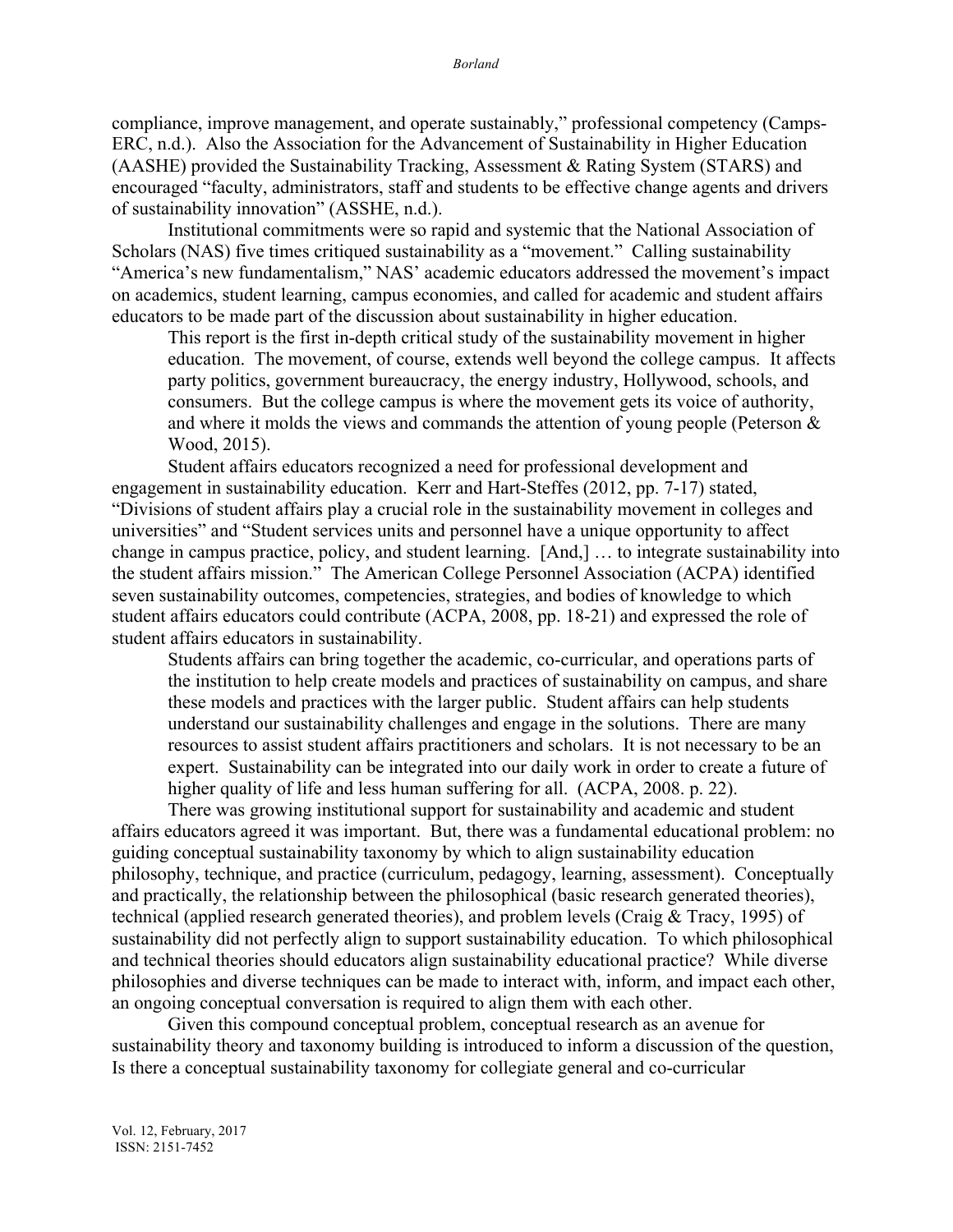sustainability education to improve students' achieving outcomes of sustainability comprehension and commitment?

# **Research for Conceptual Sustainability Taxonomy Building**

Sustainability is a conceptually complex, "supradisciplinary" field (Barresi, *et. al*., 2015); therefore, conceptual research approaches may address the question, Is there a conceptual sustainability taxonomy for collegiate general and co-curricular sustainability education to improve students' achieving outcomes of sustainability comprehension and commitment? Three approaches were reviewed; "conceptual" (Meredith, 1993), "grounded theory" (Glaser & Strauss, 1967), and "grounded practical theory" (GPT) (Craig & Tracy, 1995). Conceptual research frames contemplation of parts and patterns within a phenomenon, generating a sensemaking theory to be discussed and tested relative to philosophy, technique, and practice. Conceptual, grounded theory, and GPT research approaches have been respected for usefulness in fields that are emerging or evolving, interdisciplinary or complex, involve a high level of human interaction, and have philosophical theories and technical theories that may not align with real world issues of professional practice.

Their methodology is shaped in a broad, very limited way by researcher awareness of preexisting literature. This is important when seeking to explore concepts, discover patterns, and to build new theory. The analysis of exploration and discovery leads to the generation of theories that are beyond descriptive. Researchers explore concepts, formalize them as statements of theories, may systematize them in the form of taxonomies, and demand and may guide subsequent concept discussion, testing, and application. However, the evaluation of the proposed theory will benefit from and influence a wider range of literature: In scholarpractitioner discussion, "Integrate with the literature after" (Glasser, 2010).

In the schematic of systematic scientific inquiry (Borland, 2001), conceptual research contributes to the processes of building and testing theories. Utilizing descriptive (rather than explanatory), empirical methodologies such as observation, logic, interpretation, and inference, conceptual research generates simplistic, realistic, logical statements (description, reflection, replication) in the form of proposed models of abstracts or concepts within perceived systems of reality (Meredith, 1993). Conceptual research proposes to generate a conceptual or mental model, a theory. "The (*sic*) credibility of the model, framework, or theory is gained through its simple face validity (the intuitive recognition of its correctness)" (Meredith, 1993, p. 10): Does it make sense?

Grounded theory is a form of conceptual research. Glaser (2010), suggested the paradigmatic relationship between conceptual and grounded theory research.

Grounded (*sic*) theory is the study of a concept. It's not a descriptive study of a descriptive problem, it's the study of a concept. That's why we have to get off the tiny topic level, off the descriptive level, and get the concept. And the concept names a pattern. In that pattern you are going to see … general implications every which way you look. … Although (*sic*) you are studying it in one substantive area it applies all around you. (Glaser, 2010)

Methodologically, Glaser and Strauss' "discovery of grounded theory" (Glaser & Staruss, 1967) contributes to or extends building scientific theory through comparative qualitative research. Extended from grounded theory (Craig & Tracy, 1995, p.251), GPT is "metatheoretical" research for theoretical and simultaneously highly applied disciplines experiencing tension between philosophical, technical, and practical levels (Craig & Tracy,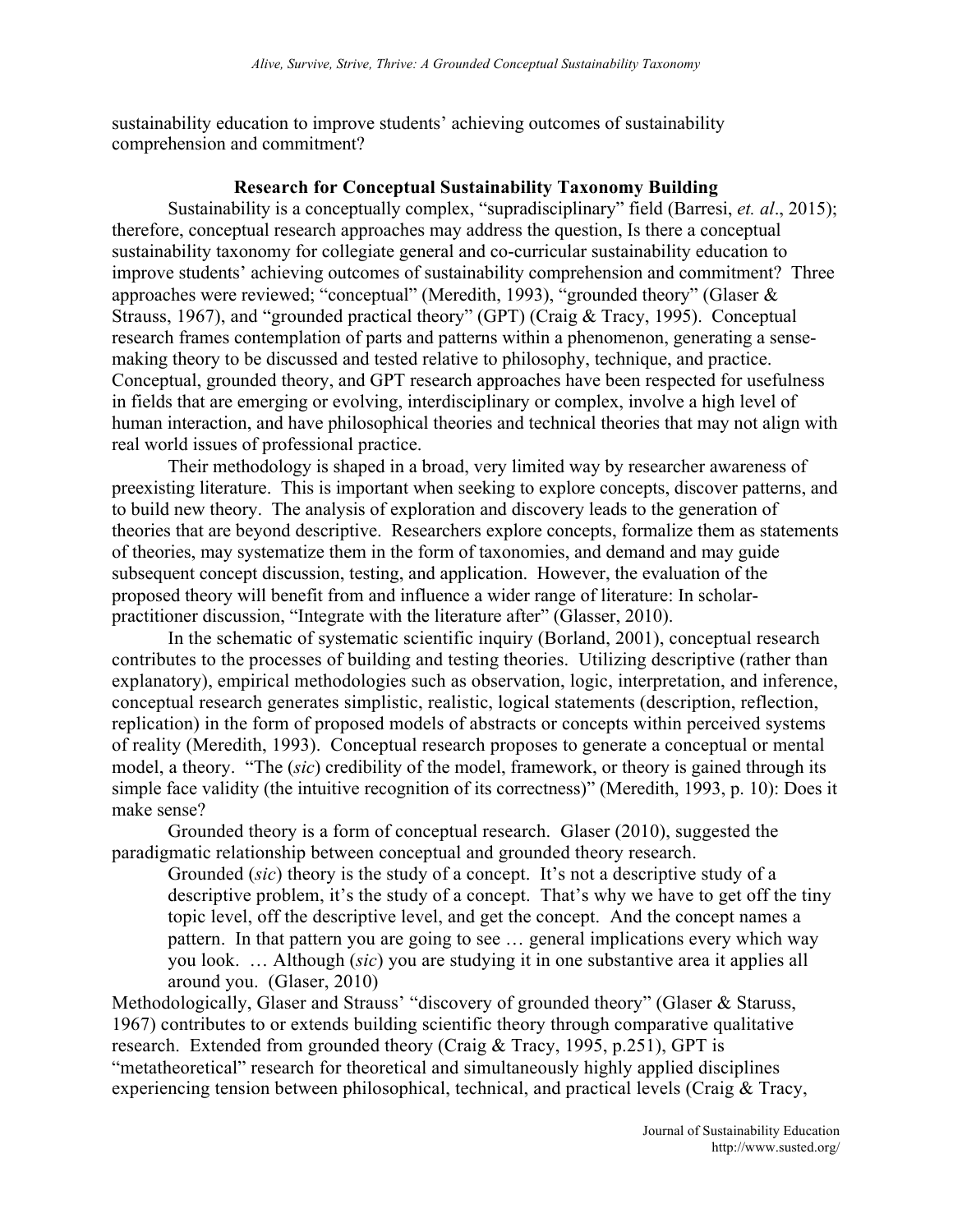1995). Three voices ground a practical theory and initiate scholar-practitioner discussion to improve scientific theory, normative theory, and practice, and the relationship between theories and practice. Intending that theory can better address "actual problems and requirements" (p. 250) "in the everyday world" (p. 265), GPT proposals focus on informing "practical reflection" and stimulating scholar-practitioner discussion to improve alignment of ideal concepts to guide ideal actual practice, "what ought to be"; "a guide to the conduct and criticism of practice" and "rational reconstruction of situated ideals discovered in the discourse of practitioners" (Craig & Tracy, 1995, pp. 249, 266-69).

### **Sustainability Concepts and Taxonomies**

This conceptual research required a review of concepts and conceptual models related to the question, Is there a conceptual sustainability taxonomy for collegiate general and cocurricular sustainability education to improve students' achieving outcomes of sustainability comprehension and commitment?

Throughout millennia, cultures around the globe and have expressed the relationship of people with the physical world. Dominion, reciprocity, care, and other philosophies, principles, practices have been codified as conceptual models or human "systems" within their mythology, religion, enterprise, law, customs, arts, and education. The placement of Adam to cultivate and keep the Garden of Eden, the Hebrew Sabbath for the land, North American indigenous peoples' relationship with Mother Earth and Father Sky, the Iroquois notion of seven generations, and Gandhi's sarvodaya policy predate most Eurocentric concepts and systems of sustainability.

## **Concepts: Brundtland, Smyth, Reiter,** *et***.** *al***.**

One of the germinal, defining, and influential conceptual sustainability statements is the United Nations' *Report of the World Commission on Environment and Development: Our Common Future* (Brundtland, 1987). "Sustainable development is development that meets the needs of the present without compromising the ability of future generations to meet their own needs" (Brundtland, 1987, Chapter 2: Towards Sustainable Development). Further, Brundtland framed an essential sustainability-humanity relationship, "meeting humanity's goals and aspirations" in the face of environmentally "urgent but complex problems bearing on our very survival...." She emphasized, "The environment does not exist as a sphere separate from human actions, ambitions, and needs, and attempts to defend it in isolation from human concerns have given the very word 'environment' a connotation of naivety in some political circles" (Brundtland, 1987, Cahirman's Foreword). Environmental and social sustainability had to be considered in relation to one another. However, the Commission did not design a conceptual sustainability taxonomy.

Conceptual models did multiply to educate and to improve sustainability. Robèrt, in 1989, established the Framework for Strategic Sustainable Development or "The Natural Step" to underscore four systemic conditions needed for sustainability. Sterling (2001) offered a paradigmatic approach to the theory, practice, and policy of education (at all levels), with a view to systemically change its culture for human potential, and interdependent ecological, economic, and social wellbeing. Holmgren (2002) put forward Permaculture, an opportunity-focused design, a system of principles and pathways related to seven domains, to move beyond sustainability. Hopkins, in 2006, developed the Transition Town process, a system utilized to organize communities to "reimagine and rebuild" (https://transitionnetwork.org/). In 2010, AASHE launched STARS to specifically rate American higher education institutions'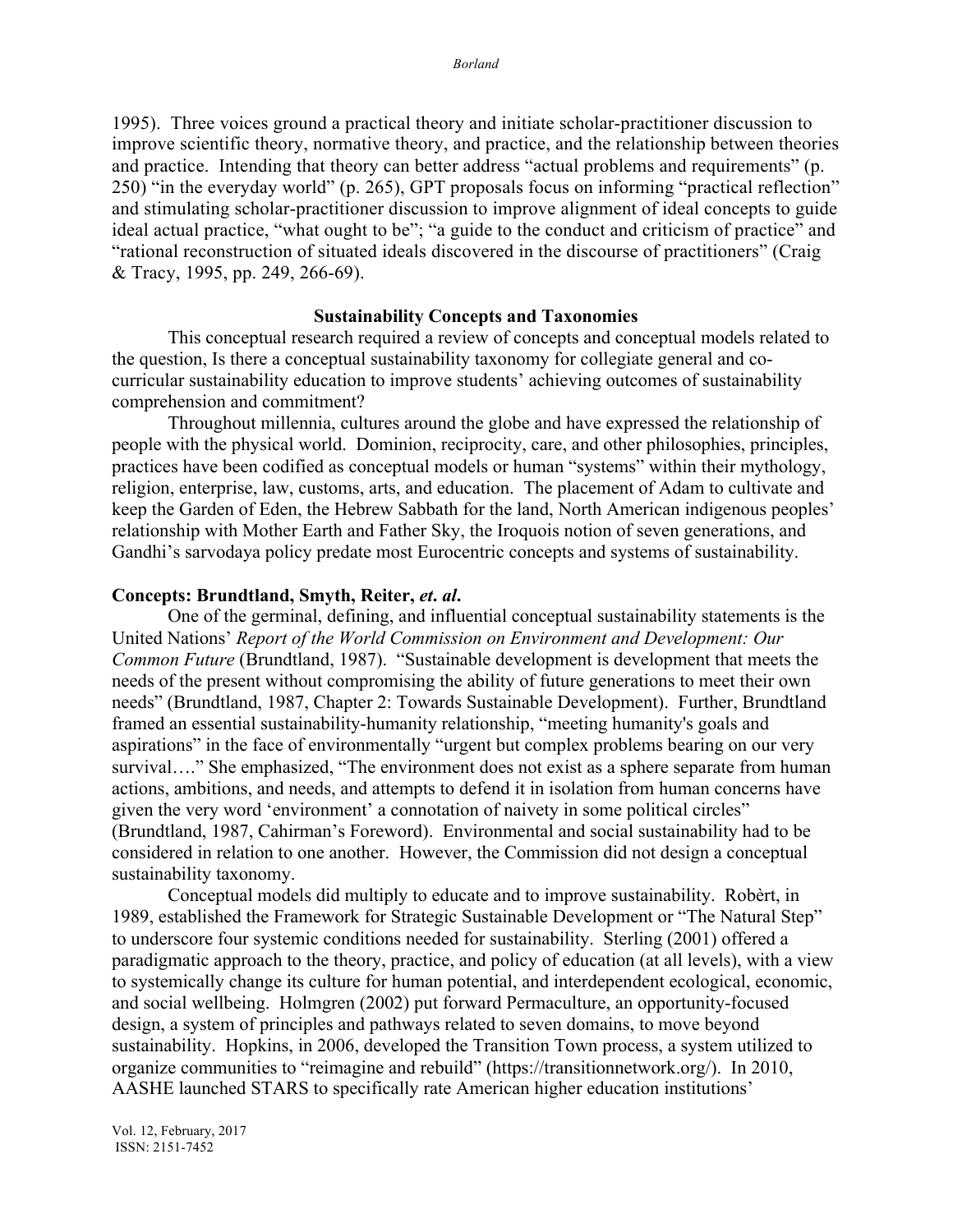sustainability while aspiring (in no specific manner) to "engage students, staff, and faculty in the reporting process and build a culture of sustainability on campus."

Smyth (2006, 2016), attempting "to review the state of environmental education from the viewpoint of one involved in international and national strategies for its development," conceptually considered "the whole system of human-environment relationships." He saw "environmental education not as a separable package but as a movement for fundamental educational reform, in a rapidly changing world under increasing stress both from humaninduced change and from human nature itself." Smyth seemingly desired a conceptual theory or a taxonomy related to sustainability, noting the concept of sustainability begged for "further development and careful use." Beyond Brundtland, he encouraged theory and practice bringing "environmental and social systems together into a single conceptual structure, and to keep the development clear of misconceptions which are none of its making, to tackle the global issues that challenge survival and yet to remain realistic and practicable within the system in which it must work." (Smyth, 2006, 2012). However, this concept did not evolve into a conceptual structure.

Reiter, *et*. *al*. (2011) captured the conceptual work of the Roundtable on Environmental Systems and Sustainability (Roundtable) that primarily sought to improve the standing of college and university programs in interdisciplinary environmental education (IEE). Contemplated from a transcendent vantage point, the Roundtable's work also demonstrated the challenge of aligning philosophical levels and technical levels with the practice of environmental or sustainability education within and beyond IEE programs. Conceptually, the philosophical concept put forth by the Roundtable was a system, relationship, interaction of human activity and the environment; "how the environment relates to human lives (and vice versa)." However, the Roundtable unable to unanimously define sustainability, established a goal for sustainability and "the basis for developing a coherent IEE program regardless of the program's context." The goal was, "The holistic, adaptive management of the health and resilience of the systems ["human" and "ecological"] at the human-nature interface necessary to support stewardship of the natural environment and long term improvement in human condition." (Reiter, *et*. *al*., 2011, p. 66).

The Roundtable, Brundtland, and Smyth did not produce a conceptual sustainability taxonomy for collegiate sustainability education. However, their environmental and social system interaction, one conceptual structure, and human and ecological health and resilience concepts are respected, inspired the valuable sustainability systems work of many, and could be foundational for building a conceptual sustainability taxonomy.

### **Conceptual "Sustainability" Taxonomies**

Is there a conceptual sustainability taxonomy for collegiate general and co-curricular sustainability education to improve students' achieving outcomes of sustainability comprehension and commitment? A literature review yielded no widely-accepted taxonomy paralleling Bloom's Taxonomy or complementing the sustainability concepts of Brundtland, Smyth, and Reiter, *et*. *al*. Sub-field specific sustainability taxonomies exist for economics (Pearce & Turner, 1990), engineering (Seay, 2015), life-cycle assessment (Jin & High, 2004), etc. These do not address the compound conceptual problem of intra-cohort conceptual diversity, and academic and student affairs educators' theory-practice conceptual alignment. Analysis of the literature suggests the answer to the research question is "No."

One of the seven "core questions of sustainability science" demonstrates the need for and struggle to achieve such a taxonomy. "How can today's operational systems for monitoring and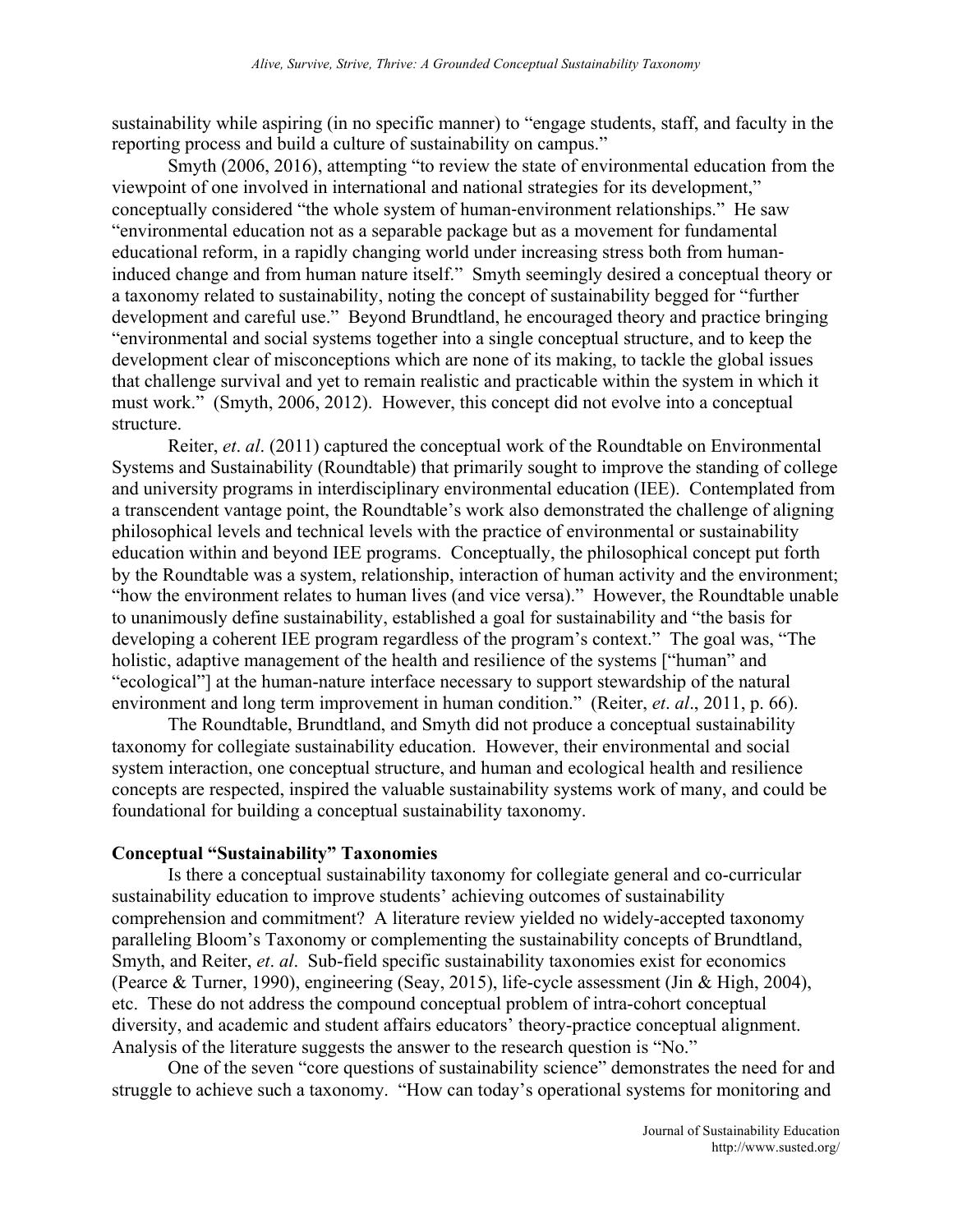reporting on environmental and social conditions be integrated or extended to provide more useful guidance for efforts to navigate a transition toward sustainability?" (Kates, et al., 2001, Core Questions Table). Yet, an aligning conceptual sustainability taxonomy, remains absent. "The approach on how to deduce indicators from more abstract terms is not new, however it is a fact that to this day there is no widely applicable strategy on how to measure and qualify social sustainability" (Widok, 2009, p. 49).

Although Parris and Kates (2003) reviewed 500 attempts to develop quantitative indicators that could indicate levels of progress toward sustainability objectives, they drew this conclusion about sustainability indicators when there is a lack of specificity.

There (*sic*) are no indicator sets that are universally accepted, backed by compelling theory, rigorous data collection and analysis, and influential in policy. This is due to the ambiguity of sustainable development, the plurality of purpose in characterizing and measuring sustainable development, and the confusion of terminology, data, and methods of measurement. A major step in reducing such confusion would be the acceptance of distinctions in terminology, data, and methods (Parris & Kates, 2003, p. 559).

Without a conceptual sustainability taxonomy, how can environmental or social phenomena be assessed relative to progressive sustainability objectives and achievements? Further, how can academic and student affairs educators align general and co-curricular education philosophies, techniques, and practices to improve students' achieving outcomes of sustainability comprehension and commitment?

# **To Develop a Conceptual Sustainability Taxonomy**

Given the desire expressed in the literature for a conceptual sustainability taxonomy, it seemed reasonable and necessary to ground a simple taxonomy for assessing and improving sustainability, and for collegiate sustainability education. Simple conceptual taxonomies are not without their challenges; but, they are reasonable places to start when no taxonomy of sustainability concepts, objectives, and achievements is available.

"One of the main problems when conceptualizing these new systems [e.g., a taxonomy] is, if one makes the system to (*sic*) complex people will have difficulties to understand it and hence its introduction is less likely, while if one makes it to (*sic*) easy its outcome may have no real application" (Widok, 2009, p. 51). But a first step could be a simple "system of different levels which could be introduced over a longer duration of time." "Quotients (*sic*) could be extrapolated in a broad view of the … actions at first and over time being sharpened corresponding to different levels of sustainability deepness." "It would also help to promote the idea, if the first concepts would be "small and simple" they could easily be understood and implemented and once a broad acceptance of the first levels would be reached the higher levels could be introduced." (Widok, 2009, p. 51). This suggests a taxonomy should be developed prior to a more complex typology (Meredith, 1993, p. 8).

Another problem to conceptualizing a sustainability taxonomy is sustainability lacking specificity regarding "emphases on what is to be sustained, what is to be developed, how to link environment and development, and for how long a time." Further, "The emphasis on sustainability indicators has multiple motivations that include decision making and management, advocacy, participation and consensus building, and research and analysis" (Parris & Kates, 2003, p. 559). Address anthropocentric bias. In addition to aligning philosophies and techniques, a conceptual sustainability taxonomy must address these problems of practice.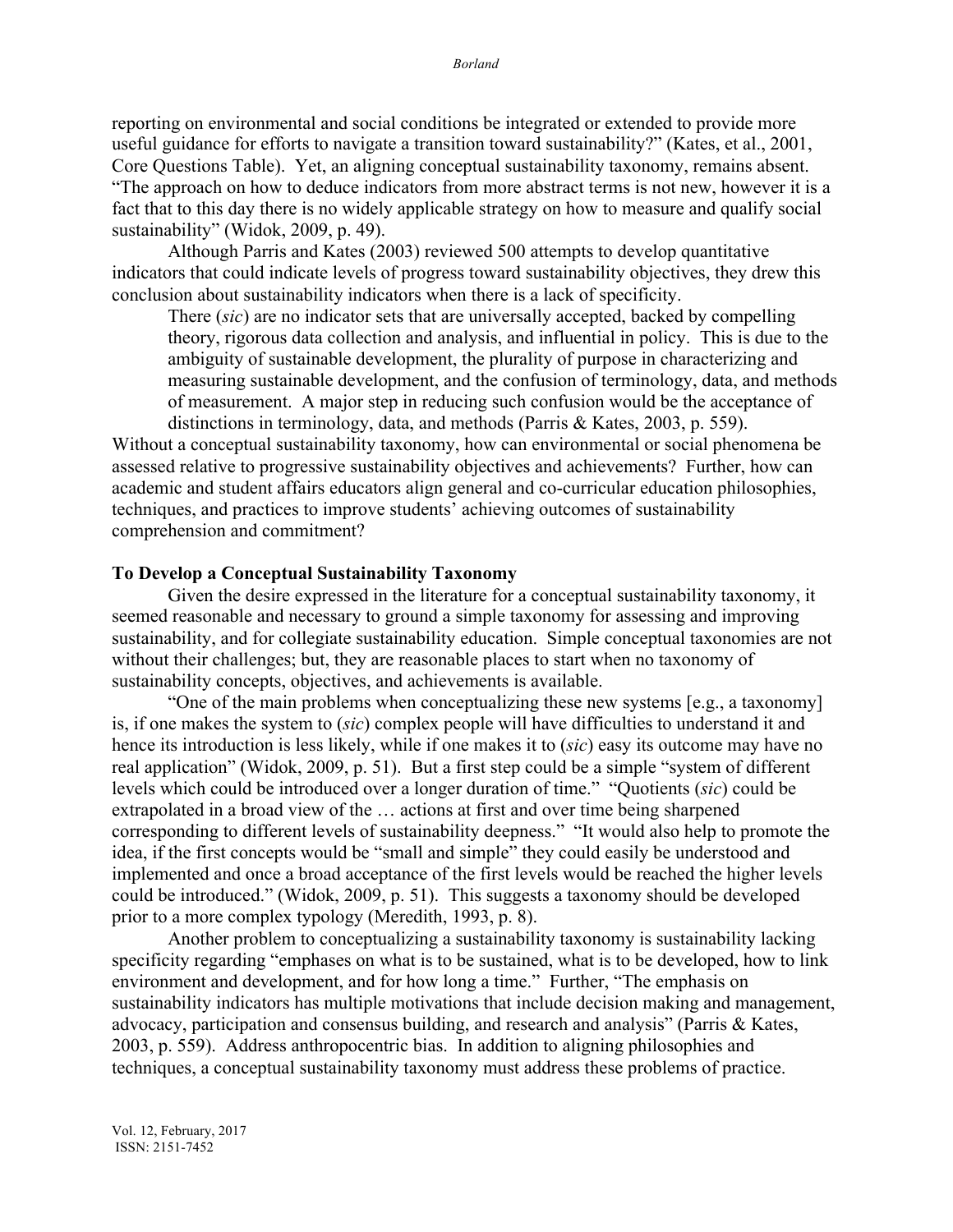Developing a conceptual sustainability taxonomy that supports Brundtland, Smyth, and Reiter, et. al., and is simple, general, and adaptable to multiple philosophical, technical, and practical levels would be a useful start for scholar-practitioner discussion. As with all conceptual theories, the taxonomy will yield to discussions and tests, and to emerging, more specific, and widely accepted sustainability notions, terms, methods, and research. So, if there is no conceptual sustainability taxonomy for collegiate sustainability education to improve students' achieving outcomes of sustainability comprehension and commitment, what might it be?

# **Alive, Survive, Strive, Thrive Conceptual Sustainability Taxonomy**

A graduate course on assessing educational environments for early-career student affairs educators in one of the nation's leading college student personnel/student affairs programs was being redeveloped. Relative to these educators' academic and professional development, three limitations of the literature emerged. Most sustainability theories were too advanced or specialized for these educators' and their students' comprehension and professional practice. Sustainability concepts and language were not commonly defined and applied; especially, in higher education and student affairs literature. There was no conceptual sustainability taxonomy to guide improvement of students' achieving outcomes of sustainability comprehension and commitment, or curriculum, pedagogy, learning, and assessment, or environments.

# **Grounding the Conceptual Sustainability Taxonomy**

It was necessary to ground a conceptual sustainability taxonomy with and fitting for early career student affairs educators and their work with students. Across 2 ½ years, 76 of these early-career student affairs educators, in groups that averaged 13, participated in guided sustainability discussions lasting 2 ½ hours. Field notes were taken. The 76 educators, most recent college graduates, were completing an M.A. or concentration in higher education administration or college student personnel at the same university while working "full-time" as student affairs educators in one of 11 institutions. Most of their undergraduate experiences were at different institutions from most of the United States. None of the educators had academic or professional expertise in sustainability, and few took a sustainability related undergraduate course. In their aggregate they represented a high level of human identity diversity.

Before each discussion, each educator read identical higher education and student affairs sustainability literature. Prior to reading, they were told the articles addressed principles and practices of sustainability as considered and implemented by higher education leaders and educators. They read the literature no sooner than a week prior to a discussion guided by four questions and facilitated by the professor. Responses were analyzed using the constant comparative approach. Several weeks following the discussions, each educator utilized the taxonomy to assess their own student affairs professional work and environment. Questions, findings, and analyses were organized by themes.

**What is sustainability?** Discussions began with this conceptual question. Educators' definitions varied and these themes emerged. The primary definition was preservation and/or wise consumption of the physical and natural environment itself. The secondary definition linked preservation and/or wise consumption of the physical and natural environment to availability of resources for the next generation. The tertiary definition was preservation and/or wise consumption of the physical and natural environment resources for reasons of economics. Sustainability was often defined by the slogan or notion "green," without defining "green." It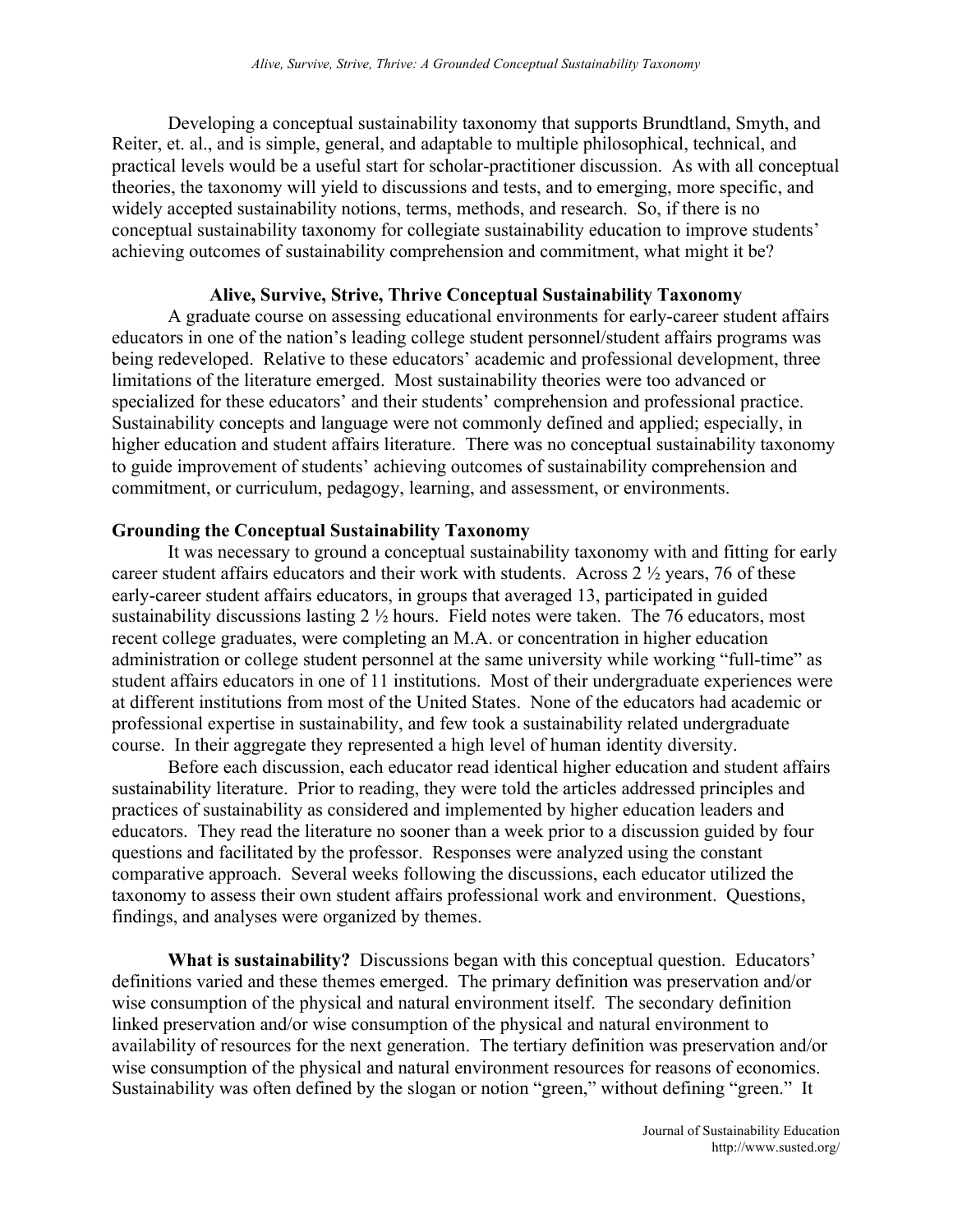was also defined as an action expressed by a popular "R-verb" such as reduce, recycle, reuse, repurpose, rethink, or by the word "saving" (saving the economy, energy, environment, etc.). Missing from definitions were notions related to improving the environment, sustainability education, and sustainability of cultures, communities, and civilizations.

**How could sustainability terminology in the literature you read be improved?** This second conceptual question focused on sustainability language. The educators noted approximately 10 terms like sustainability were used synonymously between and within the articles, and no utilized terms were defined in the articles. A participant gained group support when noting, "These seem to be 'buzz words' that no longer have a clear meaning." There was frustration regarding sustainability language used within higher education and student affairs. Though committed to some aspect of sustainability being part of professional and educational outcomes, they were not interested in scientific/technical/scholarly sustainability language for their work in higher education and student affairs. Also, they were not satisfied that the sustainability language they encountered in the higher education and student affairs literature was beneficial for achieving the educational and professional outcomes of their work.

**How do you nurture students to learn, grow, and develop in regard to sustainability?** This third conceptual question related to early-career student affairs educator work. Responses clustered into two themes. The second most supported theme was a combination of passive modeling of sustainability behaviors (carrying reusable water bottles, reducing printing, etc.) and indirect sustainability communications (the presence of posters and containers). The theme generated by most early-career student affairs educators was, I do not know enough about sustainability, had not thought of sustainability as an outcome I could nurture through my work in student affairs, and/or I would not know how to nurture student learning, growth, and development in regard to sustainability.

**How do you measure sustainability improvement?** Though each educator had a common scholarly knowledge of assessment (and some had hands-on experience), none had suggestions regarding this final conceptual question about their work. They contributed these themes about why they did not know. They had an inability to discern the meaning of the word sustainability and an inability to operationalize the sustainability concept for measurement, evaluation, and decisions relative to accomplishments and improvements. They lacked a conceptual sustainability taxonomy alignment or fit for their work in higher education and student affairs, an inability to define and distinguish lower and higher orders of "sustainability."

The early-career student affairs educators were then provided a graphical depiction of a conceptual sustainability taxonomy Alive, Survive, Strive, Thrive. This was accompanied by a verbal explanation of the taxonomy and an illustration of its application. Then the group discussed the conceptual sustainability taxonomy. From each discussion about the conceptual sustainability taxonomy, educators reported learning more about sustainability that was simple to comprehend and applicable to their work with students. They also offered a significant refinement; inclusion of the third level, Strive.

# **The Conceptual Sustainability Taxonomy Alive, Survive, Strive, Thrive**

The four levels of the taxonomy are graphically arranged to demonstrate an ascending order of sustainability objectives and achievements (moving from lower-to-higher order when

Vol. 12, February, 2017 ISSN: 2151-7452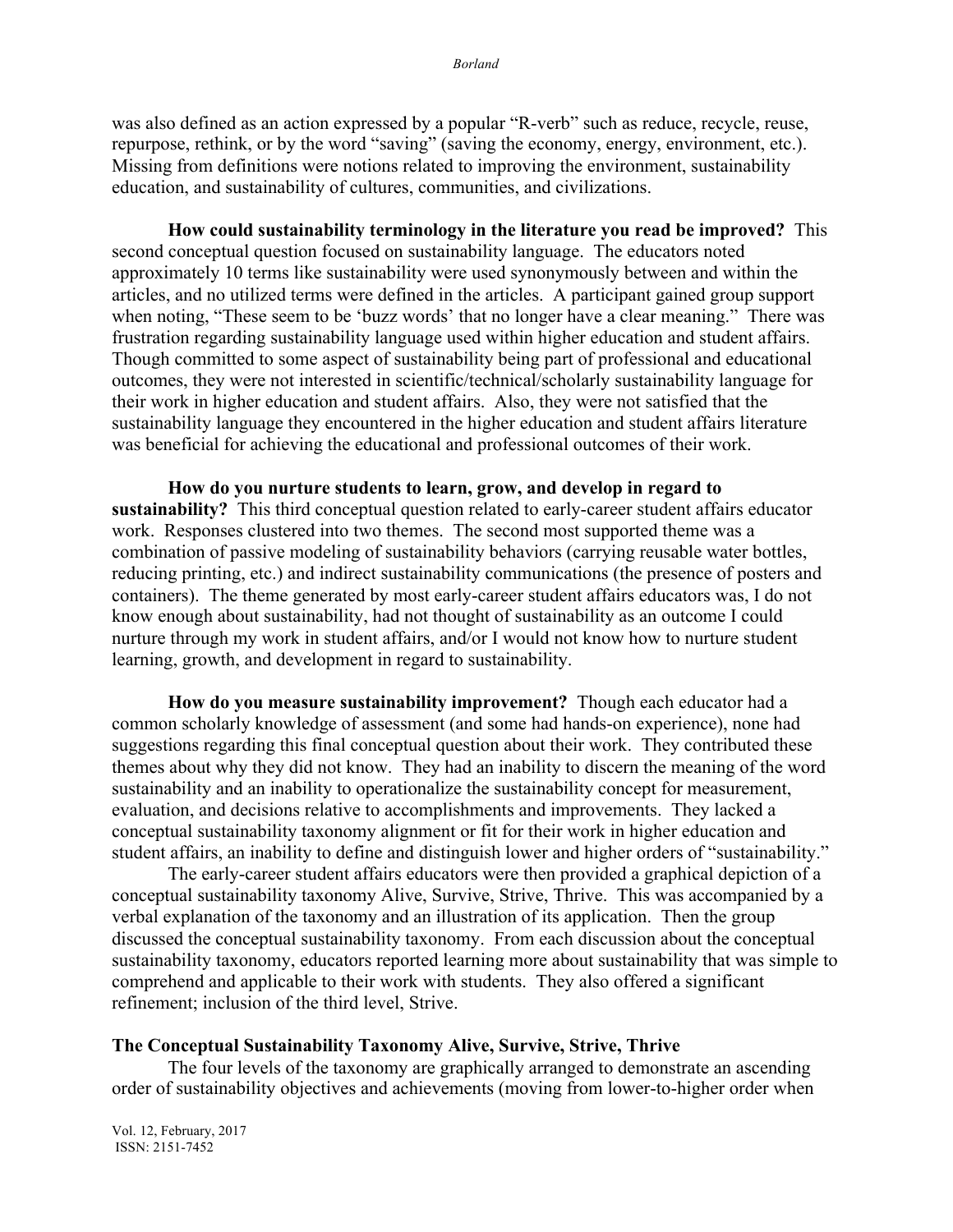read from left-to-right and bottom-to-top). These simple concepts were defined with simple language and an illustration, the 1995-2016 reintroduction of wolves into the greater Yellowstone eco system. [Note: The professor followed the wolf reintroduction story since 1997, via literature and media as well as personal communications and recreational wolf observations in Yellowstone National Park.] See Figure 1 and the paragraphs that follow.



**Figure 1. Alive, Survive, Strive, Survive Conceptual Sustainability Taxonomy**

**Alive** The lowest level of sustainability is Alive: The system is functioning at the minimal level above extinction and may require extrinsic challenge and support to persist as Alive. The Canadian grey wolves, reintroduced where wolves had been eradicated, were highly protected and physically supported by humans until their immediate release in Idaho and for a longer period in Yellowstone National Park. For the first time in many decades, wolves were present; but, they were not acclimated nor close to being established. They were, in terms of their sustainability, Alive.

**Survive** The next higher level of sustainability is Survive: The system is able to continue, maintain *status quo*, without extrinsic support. The Idaho and the Park wolves advanced to independence and stability. They remained in generally good health, and demonstrated the ability to hunt, form packs, and reproduce without direct human support. They were making their own way and, in terms of their "sustainability, were at the level "Survive."

**Strive** A system at the next higher level, Strive, has become established or strong enough while at the Survive level to be able to, and does, exert itself to achieve improvement. Over time, the wolf population multiplied, new generations established pack leadership, and it dispersed into numerous competing packs and new territories. They stretched to achieve unprecedented functionality; *e.g*., alpha males mated with several pack females, packs developed ability to take bison, etc. They moved beyond mere survival to Strive. [Note: "Strive" may be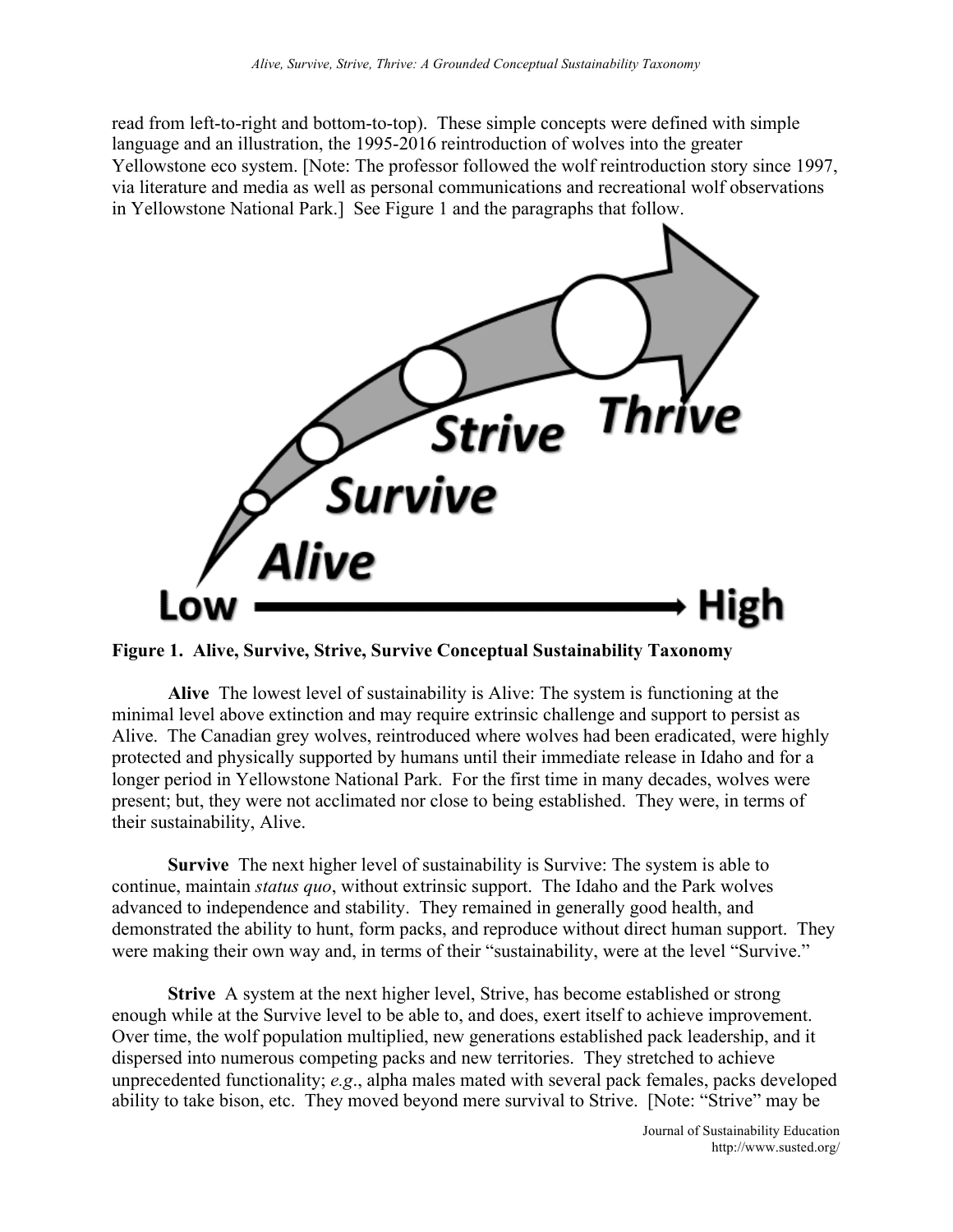intentional among human and animal systems; however, pardoning the nearly inescapable anthropomorphism associated with Strive, less or non-conscious systems may also grow toward expansion and domination of other elements within their larger ecosystem; *e.g.*, invasive species of plants, bodies of water changing channels and shore lines, etc.]

The student affairs educators' contribution to the "Strive" level of the taxonomy seemed rooted in their dedication to nurture student striving to "learn, grow, and develop." "Strive" paralleled their perception of students' independent effort, stretching, and breaking boundaries being necessary to authentically achieve the "Thrive" level.

**Thrive** The highest level of sustainability is when a system independently achieves its highest potential, Thrive. Recently, wolves from Idaho and the Park have mastered their greatly expanded environment. Park wolf descendants have extended northward and southward into several states, and rebalanced Park populations of animals and plants. Idaho wolves expanded their geographical range, establishing packs in Oregon whose descendants established a pack in California in 2016. This system has reached the "sustainability' level "Thrive."

#### **Scholar-Practitioner Discussion and Implications**

Immediately after the review of the taxonomy and illustration, the early career student affairs educators (scholar-practitioners) were asked, "Does the taxonomy contain notions of sustainability and language that all undergraduates could comprehend?" Also, "Do the lower and higher orders of sustainability make sense within the educational contexts of student affairs functional areas?" In other words, can you explain these levels of sustainability to students, and can you and they utilize them to assess and improve the environments in which you find yourselves; physical, human aggregate, organizational, and constructed educational environments (Strange & Banning, 2001 & 2015)?

Responses overwhelmingly affirmed the taxonomy's simple concepts, simple language, and the low-to-high ordering of them. Also, these elements of the taxonomy were considered appropriate for student affairs' environmental and social sustainability educational efforts.

Within a month of each discussion, the student affairs educators were asked about the actual applicability of the sustainability taxonomy in their workplace. Did the taxonomy prove useful in assessing the environment in which they work, communicating to students about sustainability, and in framing sustainability interventions? Nearly all of the educators provided specific written examples of how they had used the taxonomy in assessing the physical, human aggregate, organizational, and constructed environments where they worked. In that context, they reported it was an aid to move their observations and analyses beyond static descriptions of disaggregated environmental and social components to comprehending their work environment as more than the sum of its parts, its "health" relative to sustainability levels, and the dynamics of the work environment as a total system.

A majority utilized the taxonomy in their work with student organizations. They used the language and the levels within the taxonomy to talk with organizational leaders about the state of their organizations as social environments and their physical environments, how their organization could move from one level of sustainability to the next. All who used the taxonomy reported it very easy to remember and to communicate with undergraduate students (and colleagues) who were quick to comprehend the sustainability levels and to connect a given level to issues within their organizations.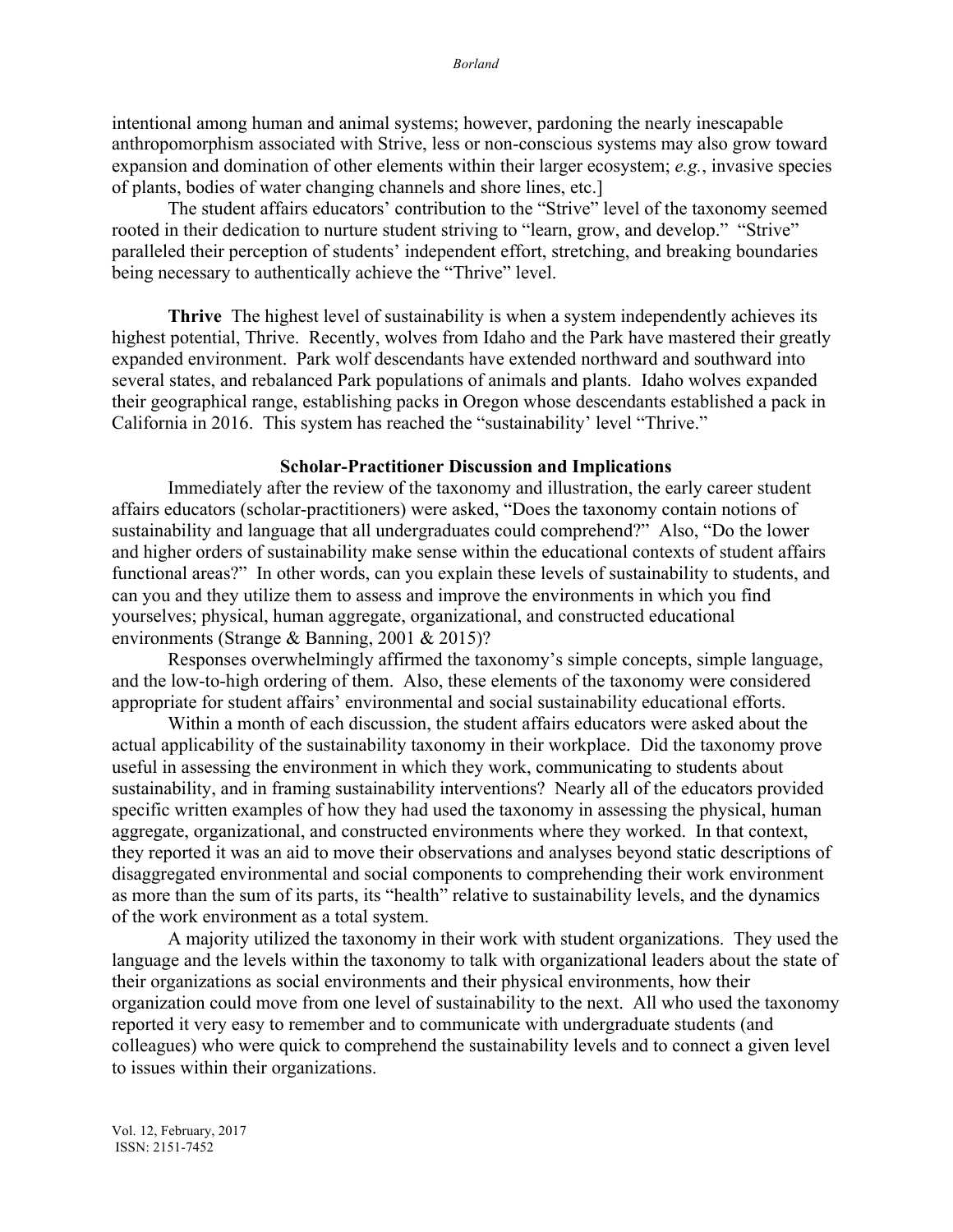Relative to environmental sustainability, many reported using the taxonomy to assess the level of environmental sustainability in a residence hall. They used the taxonomy to assess current levels of sustainability and to anticipate new environmental sustainability interventions (programs, communications, etc.) to improve their residence community's level of environmental sustainability.

Overall, the early career student affairs educators were very satisfied that the conceptual sustainability taxonomy was a valuable tool for their efforts in student affairs. Asked how the taxonomy could be improved or what kind of elaboration might be beneficial, as mentioned above, this is when they recommended an improvement to the taxonomy itself, formalizing the third level Strive which had been part of the illustration. Also, they asked for a guide to intervention built upon the taxonomy, that movement beyond each level of to the next higher level be linked to particular educational intervention actions; especially, within student affairs.

This wolf reintroduction illustration has weaknesses and strengths. The story is about a controversial environmental sustainability phenomenon, has been over-simplified, could lead to unintended policies, and it may be overly anthropomorphized. Yet, it effectively demonstrates four observable levels of "sustainability," it may contribute to improved environmental and social/cultural sustainability (given pack behavior is often considered more intentional than random), and it is easy to comprehend in concept and communicate in the common language of a good story.

Due to gaps and confusion in higher education and student affairs literature, these early career student affairs educators who helped to ground the conceptual sustainability taxonomy were not yet able to fully align sustainability across the philosophical, technical, and practical levels.

In summary, the grounding process was successful with early career student affairs educators. Alive, Survive, Strive, Thrive were comprehendible and easily retained sustainability concepts in simple language. Its four concepts, both independently and in a relationship of progression from one to one another, were easily illustrated with a real world sustainability scenario. It was a taxonomy that made sense for their environmental and social sustainability efforts. Alive, Survive, Strive, Alive had face validity.

In the experience of these educators on the frontline of interaction, very closely working and living among some of the 20.2 million intra-cohort sustainability diverse students in American colleges and universities, the Alive, Survive, Strive, Thrive conceptual sustainability taxonomy was helpful. It helped develop undergraduates' and colleagues' learning about sustainability, and the educators' design and assessment regarding sustainability. They were to link it to particular educational intervention actions within student affairs. They found the conceptual sustainability taxonomy Alive, Survive, Strive, Alive to have field validity among themselves, and their colleagues and their students.

#### **Conclusion**

Alive, Survive, Strive, Thrive is a conceptual sustainability taxonomy that showed potential for collegiate sustainability education to improve students' achieving outcomes of sustainability comprehension and commitment. Certainly, the conceptual research and the grounded conceptual sustainability taxonomy presented above, when grounded with and by 76 early career student affairs educators, showed great promise general, major, and co-curricular collegiate education.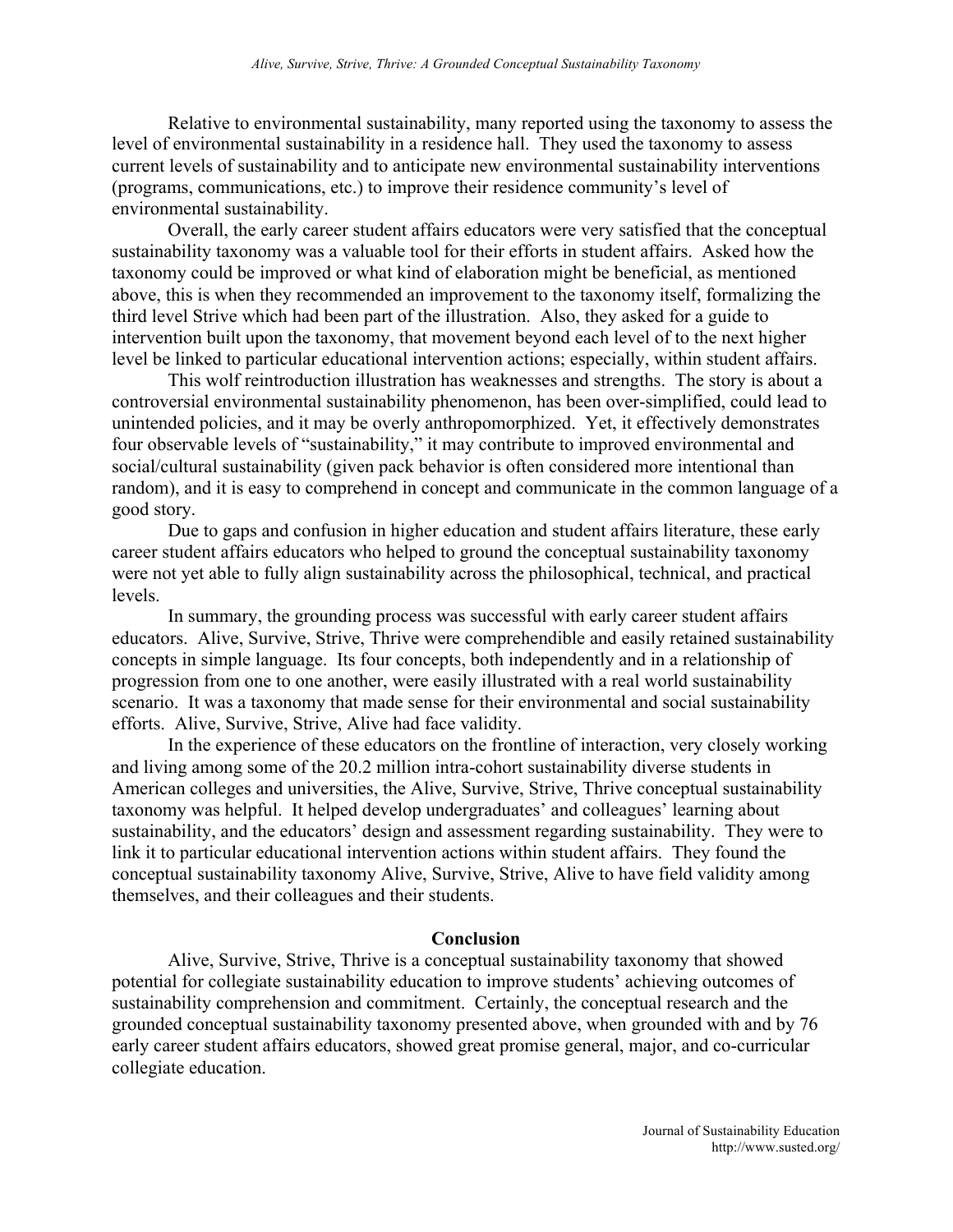This conceptual sustainability taxonomy now requires discussion to better align the philosophical, technical, and practice levels of sustainability and sustainability education in conceptual and practical ways. All of the above directly or indirectly amounts to numerous points for conceptual contemplation, discussion, research, and refinement. With refinement there can be a much called for conceptual sustainability taxonomy for collegiate education, to reduce intra-cohort sustainability diversity, align educators' philosophical and technical and practical concepts, improving students' achieving sustainability comprehension and sustainability commitment learning outcomes, and sustaining interventions.

### **References**

- ACPA (2008). *Toward a sustainable future: The role of student affairs in creating healthy environments, social justice, and strong economies*. Washington, D.C.: American College Personnel Association.
- The Association for the Advancement of Sustainability in Higher Education. Retrieved December 21, 2016 from https://stars.aashe.org/pages/about/stars-overview.html
- Anderson, L. W., & Krathwohl, D. R., et al. (Eds.) (2001). *A Taxonomy for Learning, Teaching, and Assessing: A Revision of Bloom's Taxonomy of Educational Objectives*. Boston, MA: Allyn & Bacon.
- American Heritage Dictionary of the English Language (5th ed.). (2011). Houghton Mifflin Harcourt Publishing Company: Chicago.

Association for the Advancement of Sustainability in Higher Education. Retrieved July 6, 2016 from http://www.aashe.org/about

- Barresi, P. A., Focht, W. J., Reiter, M. A., Smardon, R. C., Humphreys, M., Reiter, K. D., & Kolmespp, S. A. (2015). Revealing Complexity in Educating for Sustainability: An Update on the Work of the Roundtable on Environment and Sustainability. In W. L. Filho, et al. (Eds.) *Integrating Sustainability Thinking in Science and Engineering Curricula, World Sustainability Series* (pp. 498-512). Springer International Publishing: Switzerland.
- Bloom, B. S. (1956). *Taxonomy of Educational Objectives: The Classification of Educational Goals.* New York: Longmans, Green and Co.
- Bradley, E. H., Curry, L. A., & Devers, K. J. (2007). Qualitative Data Analysis for Health Services Research: Developing Taxonomy, Themes, and Theory. *Health Services Research*, *42*(4), 1758–1772.
- Brundtland, G. H. (1987). *Report of the World Commission on Environment and Development: Our common future*. The United Nations.
- Camps-ERC. Retrieved July 6, 2016 from http://www.campuserc.org
- Colgate-Palmolive Company (2016). *Every Drop Counts* [Super Bowl 50 commercial]. Retrieved July 7, 2016 from http://www.colgate.com/everydropcounts
- Craig, R. T. & Tracy, K. (1995). Grounded practical theory: The case of intellectual discussion. *Communication Theory*, 5.3, 248-272.
- Earth Day Network. Retrieved July 6, 2016 from http://www.earthday.org/about/
- EcoAmerica. Retreived July 8, 2016 from http://ecoamerica.org/programs/american-collegeuniversity-presidents-climate-commitment/
- Glaser, B. G. (2010) *Opening talk by Dr. Barney Glaser at the June 2010 troubleshooting seminar: Grounded Theory is the study of a concept!* [Video tape with limited availability]. (Available from Barney G. Glaser, Ph.D, Hon. Ph.D., Publisher, Sociology Press, P.O. Box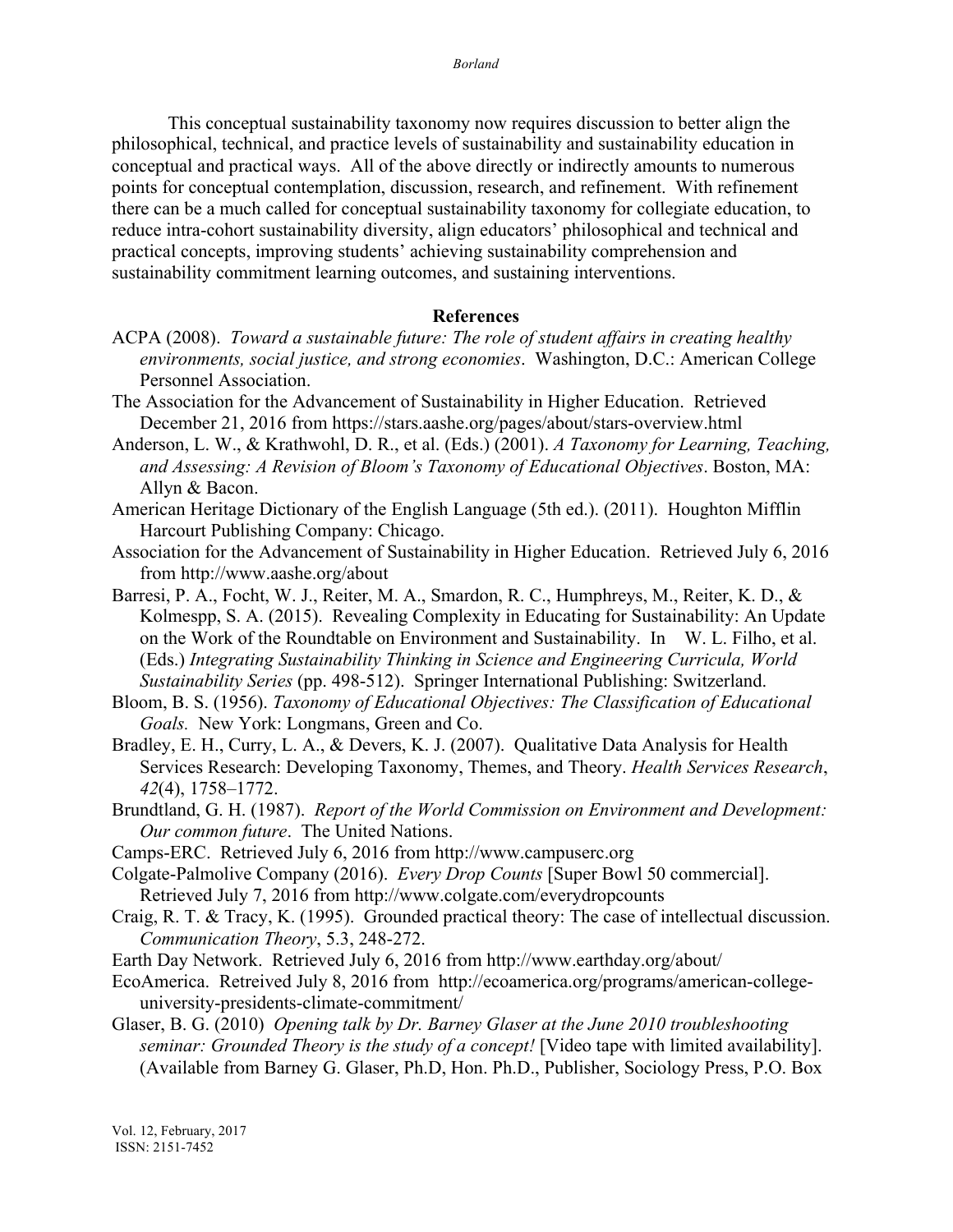123, Mill Valley, CA, 94942). Retrieved from (https://www.youtube.com/watch?v=OcpxaLQDnLk

- Glaser, B. G. & Strauss, A. L. (1967). *The discovery of grounded theory: Strategies for qualitative research*. Chicago: Aldine.
- Holmgren, David (2002). *Permaculture: Principles and pathways beyond sustainability*. Hepburn, Victoria: Holmgren Design Services.
- Jin, X. & High, K. A. (2004). A new conceptual hierarchy for identifying environmental sustainability metrics. *Environ. Prog*., 23: 291–301.
- Kates, R. W., Clark, W. C., Corell, C. R, J. Hall, M., Jarger, C. C., Lowe, … Svedin, U. (2001). Sustainability Science. *Science, 292*, 641-642.
- Kerr, K. G. & Hart-Steffes, J. S. (2012). Sustainability, Student Affairs, and Students *New Directions for Student Services*, n137 p7-17.
- J. Meredith (1993). Theory Building through Conceptual Methods. *International Journal of Operations & Production Management*, Vol. 13 No.5.1993. pp. 3-11.
- National Center for Education Statistics (2016). Retrieved July 6, 2016 from http://nces.ed.gov/fastfacts/display.asp?id=372
- The Natural Step. Retreived December 21, 2016 from http://www.thenaturalstep.org/
- Parris, T. M., & Kates, R. W. (2003). Characterizing and Measuring Sustainable Development. *Annual Review of Environment and Resources, 28*, 559-586.
- Pearce, D.W. & Turner R.K. (1990). *Economics of Natural Resources and the Environment*. Harvester Wheatsheaf: London.
- Peterson, R. & Wood, P. (2015) Sustainability: Higher Education's New Fundamentalism. National Association of Scholars: New York.
- Reiter, M. A., Focht, W. J., Barresi, P. A., Bumpous, S., Smardon, R. C. & Reiter, ,K. D. (2011). Making Education for Sustainability Work on Your Campus: The Roundtables on Environmental Systems and Sustainability*.* In W. Leal Filho, (Ed.) *World Trends in Education for Sustainable Development, Vol. 32, Ch. 4.* (pp. 61-76) *of the series Umweltbildung, Umweltkommunikation und Nachhaltigkeit" (Environmental Education, Communication and Sustainability.* Peter Lang Scientific Publishers: Frankfurt, Germany.
- Seay, J. R. (2015). Education for sustainability: Developing a taxonomy of the key principles for sustainable process and product design. *Computers and Chemical Engineering* 81, 147–152.
- Second Nature. Retrieved July 8, 2016 from http://secondnature.org/wpcontent/uploads/2015/09/Climate-Commitment-Second-Nature.pdf and http://www.presidentsclimatecommitment.org/
- Smyth, J. C. (2006). Environment and education: a view of a changing scene. *Environmental Education Research. Vol. 12, Iss. 3-4*
- Stareva, I. (April 19, 2014). Millennials The Sustainability Generation. Retrieved July 13, 2016 from https://www.iliyanastareva.com/blog/millennials-the-sustainability-generation).
- Generation Z: The Natural Sustainability Generation
- Stareva, I. (August 4, 2014). Generation Z Natural Sustainability Generation. Retrieved July 12, 2016 from https://www.iliyanastareva.com/blog/generation-z-natural-sustainabilitygeneration
- Sterling, Steven, (2001). *Sustainable education: Re-visioning learning and change*. Cambridge: Green Books.
- Strange, C. & Banning, J. (2001). *Educating by design: Creating campus learning environments that work*. San Francisco: Jossey-Bass.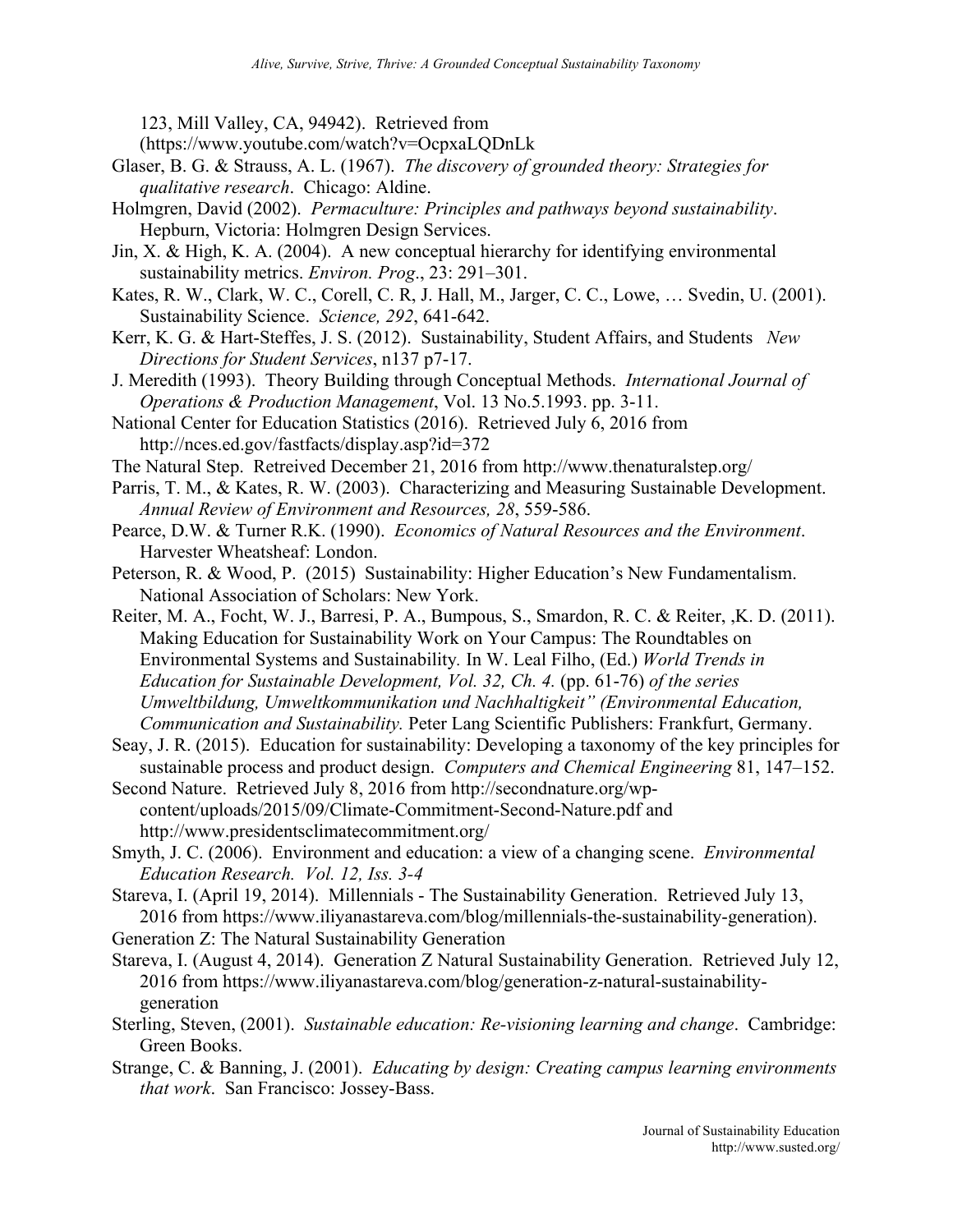- Strange, C. & Banning, J. (2015). *Designing for learning: Creating campus environments for student success* (2nd ed.). San Francisco: Jossey-Bass.
- Transition Network. Retrieved December 21, 2016 from https://transitionnetwork.org/

U.S. Green Building Council. Retrieved July 6, 2016 from http://www.usgbc.org/about

Widok, A. (2009). Social Sustainability: Theories, Concepts, Practicability. In V. Wolgemuth (Ed.), *Environmental Informatics and Industrial Environmental Protection: Concepts, Methods and Tools* (pp. 43-51). Berlin, Germany: Shaker Verlag.